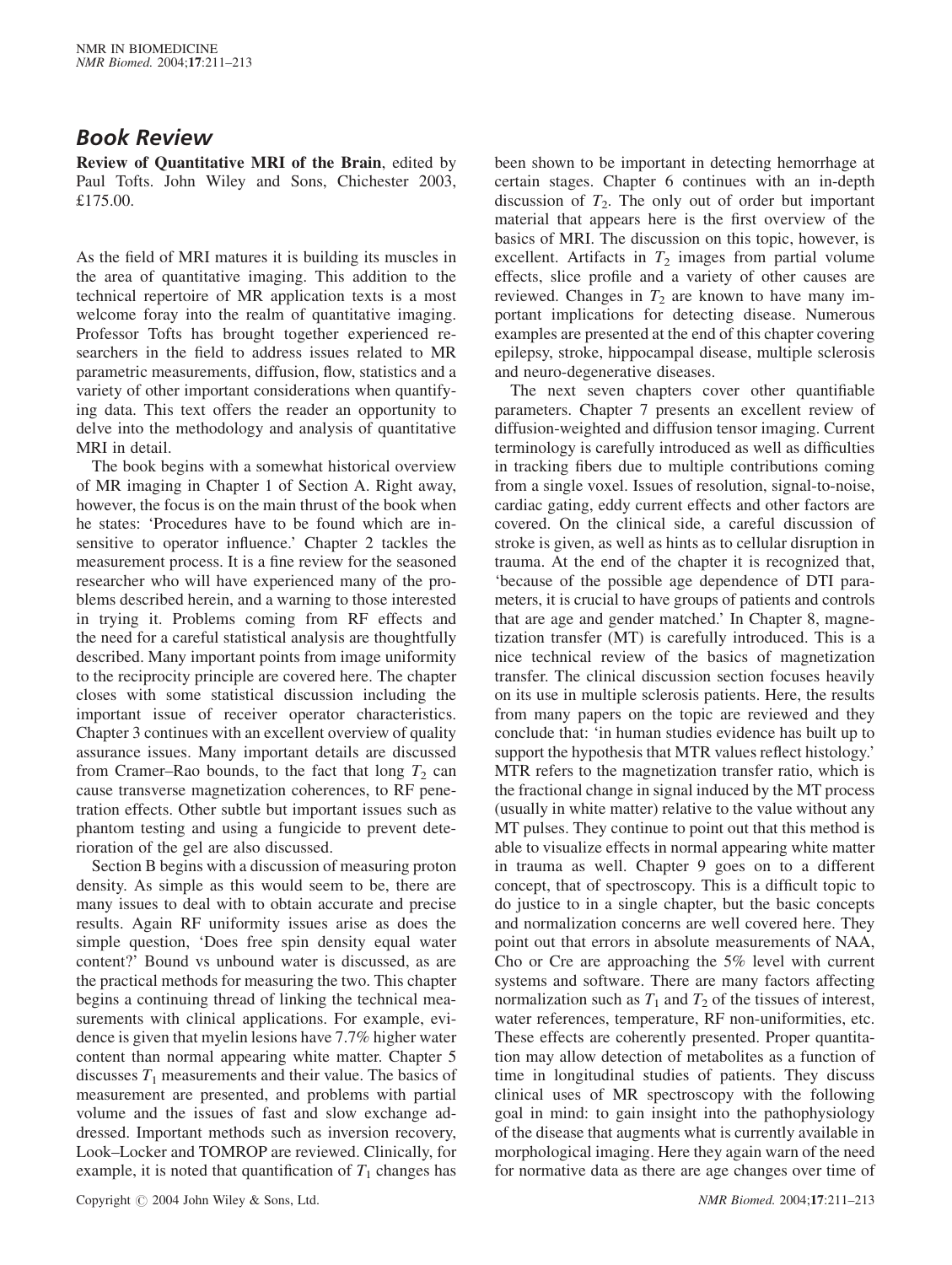the metabolites. Throughout this book there are many important technical insights. Here is another one: there has been a concern that doing spectroscopy after contrast agent injection would not be possible. The authors point out that any line broadening effect appears to be small and that it is now generally accepted that spectroscopic results can be confidently interpreted under these circumstances. They go on to discuss clinical implications of reduced NAA or other changes in Cho and Cre in a variety of diseases.

Chapters 10 and 11 cover dynamic contrast enhanced imaging using  $T_1$  or  $T_2$  methods, respectively. The kinetics of low molecular weight extracellular contrast agents is nicely reviewed in Chapter 10, as are the tracer kinetic concepts in Chapter 11. They note that the  $T_1$  relaxation is dominated by the contrast agent presence in the interstitial space and then state: 'In the absence of the blood– brain barrier, contrast medium immediately begins to extravasate into tissue compartments, with well vascularized pathology exhibiting the earliest signal increase, followed by areas of gliosis and necrosis.' A multicompartment exchange process is discussed, as are the concentration–time relationships expected from various models. Sensitivities to various technical parameters are reviewed with a special emphasis on the arterial input function as a necessary pre-requisite for an accurate quantification of kinetic modelling. The use of histograms for permeability and transfer constant is introduced. Mechanisms of  $T_2$  losses and magnetic field effects are presented for  $T_2^*$  signal behavior in Chapter 11. Clinical applications are presented for tumor evaluation and vascular disease in both chapters.

Chapter 12 introduces the reader to fMRI and its basic connections with physiology. Within this material, the multiple sources that contribute to changes in oxygen saturation in the vascular system are revealed. A brief overview of current models of flow and its effects on the fMRI signal response is presented. The roles of intravascular and extravascular sources of signal change are drawn to the reader's attention. Many artifacts related to magnetic field effects with EPI and head motion raise their ugly heads again. The authors mention that fMRI responses can be 3–5% at 1.5 T, but do not mention at which resolutions this occurs. A further amplification of the functional response as a function of method would have been nice. Many analysis programs exist, but only a few are mentioned herein. Their strengths and weaknesses are not discussed. Paradigms and their sensitivities are put forward with warnings about consistency of studies from site to site. This chapter, as with a number of other chapters, also points out that multi-center trials would be invaluable for a better understanding of inter-subject variation and reproducibility. It is noted here that fMRI often shows more activated regions than other methods such as electrical stimulation. Thus, as the quantification of excitatory response is different, so must the interpretation be different. For example, in language studies the authors

note: 'that fMRI at this time cannot replace stimulation ... but can serve to shorten the stimulation procedure because it reliably predicted the absence of critical language function where no fMRI activity was found.'

The focus on the importance of cerebral perfusion continues in Chapter 13 with an overview of arterial spin labeling (ASL) methods. The authors distinguish between two general categories of ASL, continuous and pulsed, and the advantages and difficulties of both. Two critical points are brought to the fore, the need for proper balancing of magnetization transfer effects and the fact that although echo-planar imaging is used there is no need to have long echo times (so image quality improves compared to the  $T_2^*$  dynamic contrast enhanced methods). Sadly, there is a lack of quantitative data reported here, presumably due to the fact that absolute measurements are hard to obtain for many reasons. In order to test large numbers with this approach one needs a consistent model and as they close their chapter they note that this is so 'due to the large inter-subject perfusion variations.'

Throughout the technical chapters there has been a focus on multiple sclerosis, dementia, tumors and other neurodegenerative diseases. Section C contains only a single chapter on the biology of multiple sclerosis. However, this is a welcome discussion of what it is that MR is trying to understand, often indirectly. Many pathological references and correlations are reviewed. Some important conclusions are drawn. For example in the detection and visualization of MS lesions they note that:  $T_2$ -weighted lesions are very sensitive but have poor specificity and cannot reflect the amount of myelin and axonal loss.' They also state that: 'Gd enhancement is a consistent finding of new MS lesions.' They go on to note that the state of MS lesions is very hard to correlate with MTR or DWI as they can change their patho-physiology in a short period of time. What they can say quantitatively is that both can show local demyelination through a reduced MTR or increased apparent diffusion coefficient because of the increase in local water content (i.e. edema and inflammation lead to an increase in water content). The role of spectroscopy and cellular imaging are discussed, with the latter being an exciting new direction for better detection of inflammatory lesions with macrophage activity with the uptake of iron particulate agents.

Section D covers technical approaches for analyzing images. Chapter 15 covers the important topic of image registration. It introduces the reader to the necessary language of the mathematics of a matrix and optimization formulation of the problem. It discusses a number of approaches, from shearing methods for rotations to mutual information. The main weakness is that there is no summary of the accuracy or precision associated with any of the methods. This makes it hard to make any choices between methods. This concern is partly alleviated by a nice summary of available software to deal with registration. Chapter 16 continues with volumetric analysis of data. Again methodology is reviewed (but without